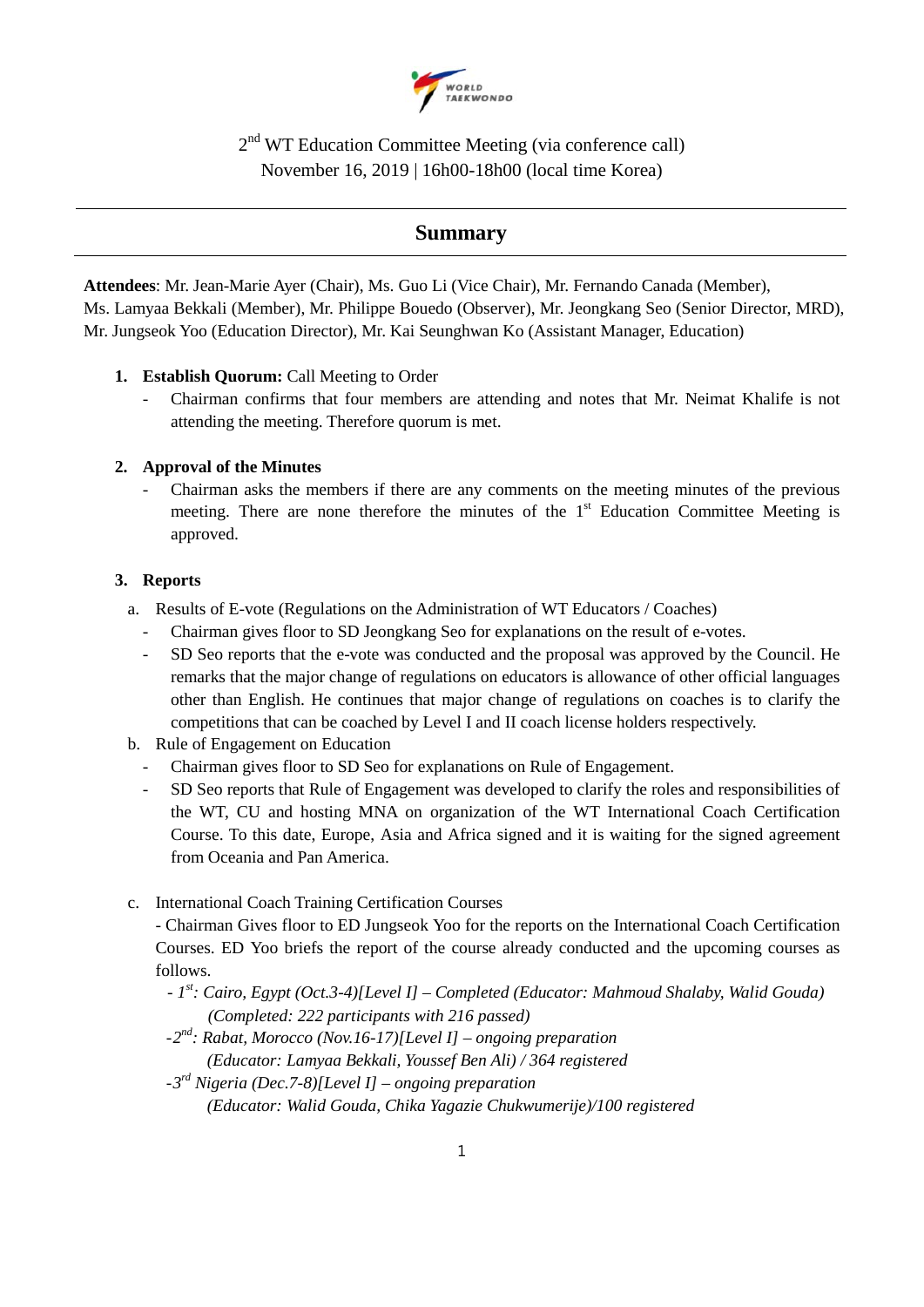

- -*4th Khartoum, Sudan (Dec.26-27)[Level I] – ongoing preparation (Educator: Mahmoud Shalaby, Walid Gouda)/131 registered*
- d. Online Education
	- Chairman gives floor to Arthur Bouedo for the progress report on the online contents development.
	- Arthur Bouedo reports that it is crucial to have information on what to be included in the contents.
	- SD Seo comments that the meeting should be organized soon to clarify the structure and contents for the online education.
	- Chairman gives floor to Justin Tenbeth for the progress report on the online education functionalities within the GMS system.
	- Justin Tenbeth reports that the system is being updated according to request from Education Committee and that the introduction of QR code and screening function will be worked out soon.
	- The Committee requested for completion of the QR code function by end of the year for facilitation of online registration from next year.

## **4. Approval**

- a. Regulations on Administration of International Kyorugi (Poomsae) Referees
- Chair gives floor to ED Yoo for explanations.
- ED Yoo reports that the proposal is made to ensure anti-discrimination policy is reflected on the rules of WT.
- Committee recommends further studies on the proposed changes.
- b. Regulations on Administration of International Coaches
- Chair gives floor to ED Yoo for explanations.
- Ed Yoo reports that the proposal is made ensure anti-discrimination policy is reflected on the rules of WT.
- Committee recommends further studies on the proposed changes.
- c. Registration Fee
- Chair gives floor to ED Yoo for explanations.
- ED Yoo reports that the proposal was already distributed to the members in advance and that the registration fee for WT IR courses has not been increased for the past two decades and proposed for increase.
- Committee recommends that the registration fee should remain unchanged.

#### **5. Discussions**

- a. Report to Moscow Council Meeting on Dec 5, 2019
- Chairman remarks that he will attend the WT Extraordinary Council Meeting to be held in Moscow on December 5, 2019 and will make report on activities of Education Committee. He asks the WT administration to prepare presentation materials.
- b. New projects in 2020
- Chairman opens floor to discuss the priorities of education in the year of 2020.
- Committee recommends that the education programs be expanded to MNA officials, Technical